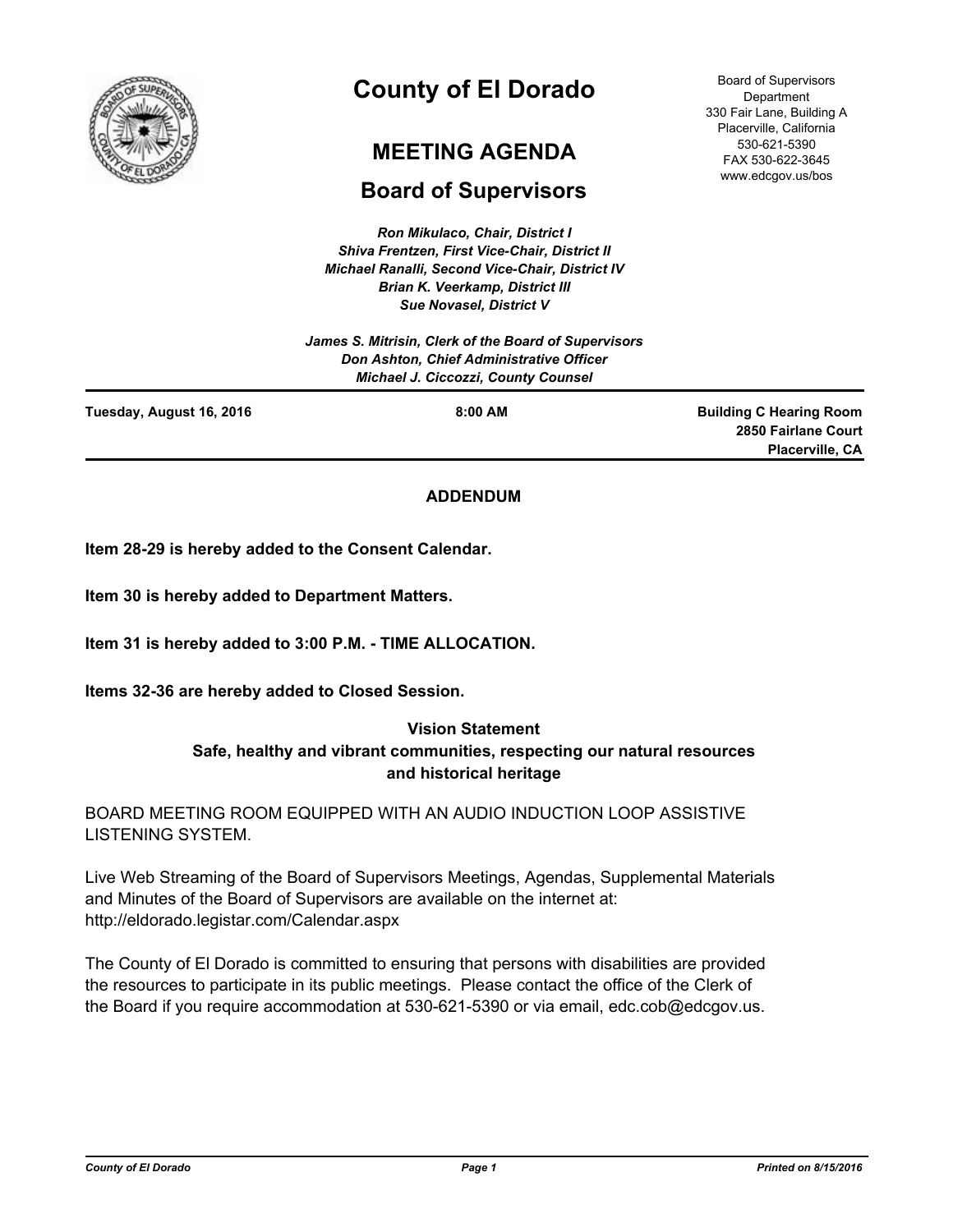Public comment will be received on each agenda item listed under Department Matters or Time Allocation as called by the Chair. Principal party on each side of an issue (where applicable) is allocated 10 minutes to speak, individual comments are limited to 3 minutes, and individuals speaking for a group are allocated 5 minutes. (Adopted 8/10/93) Except with the consent of the Board, individuals shall be allowed to speak to an item only once. Upon completion of public comment the matter shall be returned to the Board for deliberation. Members of the public shall not be entitled to participate in that deliberation, or be present at the podium during such deliberation, except at the invitation of the Board for a point of clarification or question by the Board. The Board reserves the right to waive said rules by a majority vote.

Matters not on the agenda may be addressed by the general public during the Open Forum. Public comments during Open Forum are limited to three minutes per person and the total amount of time reserved for Open Forum may be limited. Public comment on items scheduled for Closed Session will be received before the Board recesses to Closed Session.

Materials related to an item on this Agenda submitted to the Board of Supervisors after distribution of the agenda packet are available for inspection during normal business hours in the public viewing packet located in the foyer of Building A, 330 Fair Lane, Placerville or in the Board Clerk's Office located at the same address. Such documents are also available on the Board of Supervisors' Meeting Agenda webpage subject to staff's ability to post the documents before the meeting.

The Board of Supervisors is concerned that written information submitted to the Board the day of the Board meeting may not receive the attention it deserves. The Board Clerk cannot guarantee that any FAX, email, or mail received the day of the meeting will be delivered to the Board prior to action on the subject matter.

The Board meets simultaneously as the Board of Supervisors and the Board of Directors of the Air Quality Management District, In-Home Supportive Services, Public Housing Authority, Redevelopment Agency and other Special Districts.

For Purposes of the Brown Act § 54954.2 (a), the numbered items on this Agenda give a brief description of each item of business to be transacted or discussed. Recommendations of the staff, as shown, do not prevent the Board from taking other action.

# **8:00 A.M. - CALL TO ORDER AND RECESS TO CLOSED SESSIONS**

# **9:00 A.M. - RECONVENE TO OPEN SESSION AND CLOSED SESSION REPORTS**

# **INVOCATION AND PLEDGE OF ALLEGIANCE TO THE FLAG**

# **ADOPTION OF THE AGENDA AND APPROVAL OF CONSENT CALENDAR**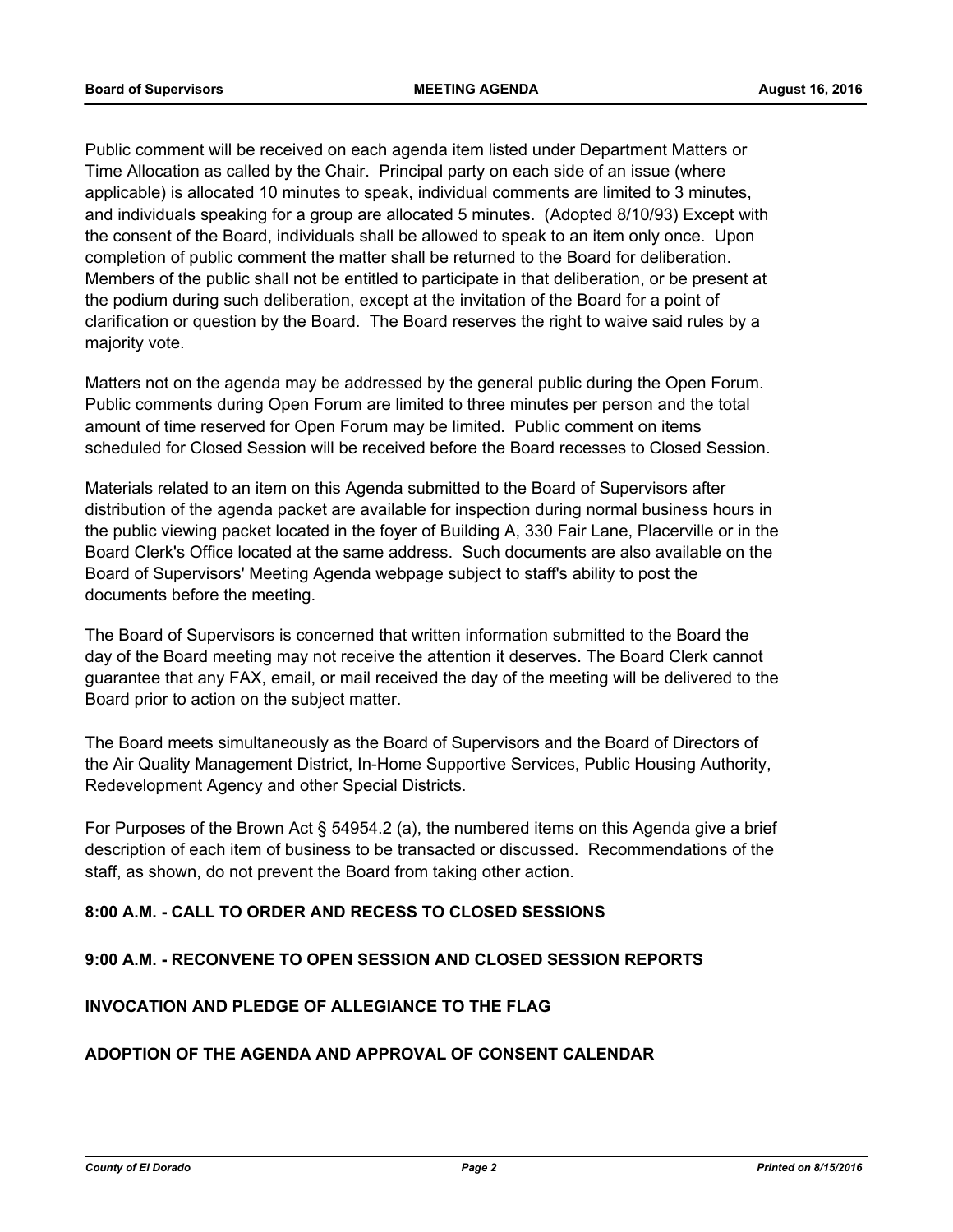The Board may make any necessary additions, deletions or corrections to the agenda including moving items to or from the Consent Calendar and adopt the agenda and the Consent Calendar with one single vote. A Board member may request an item be removed from the Consent Calendar for discussion and separate Board action. At the appropriate time as called by the Board Chair, members of the public may make a comment on matters on the Consent Calendar prior to Board action.

# **OPEN FORUM**

Open Forum is an opportunity for members of the public to address the Board of Supervisors on subject matter that is not on their meeting agenda and within their jurisdiction. Public comments during Open Forum are limited to three minutes per person. The Board reserves the right to impose a reasonable limit of time afforded to any topic, individual speaker or the total amount of time reserved for Open Forum.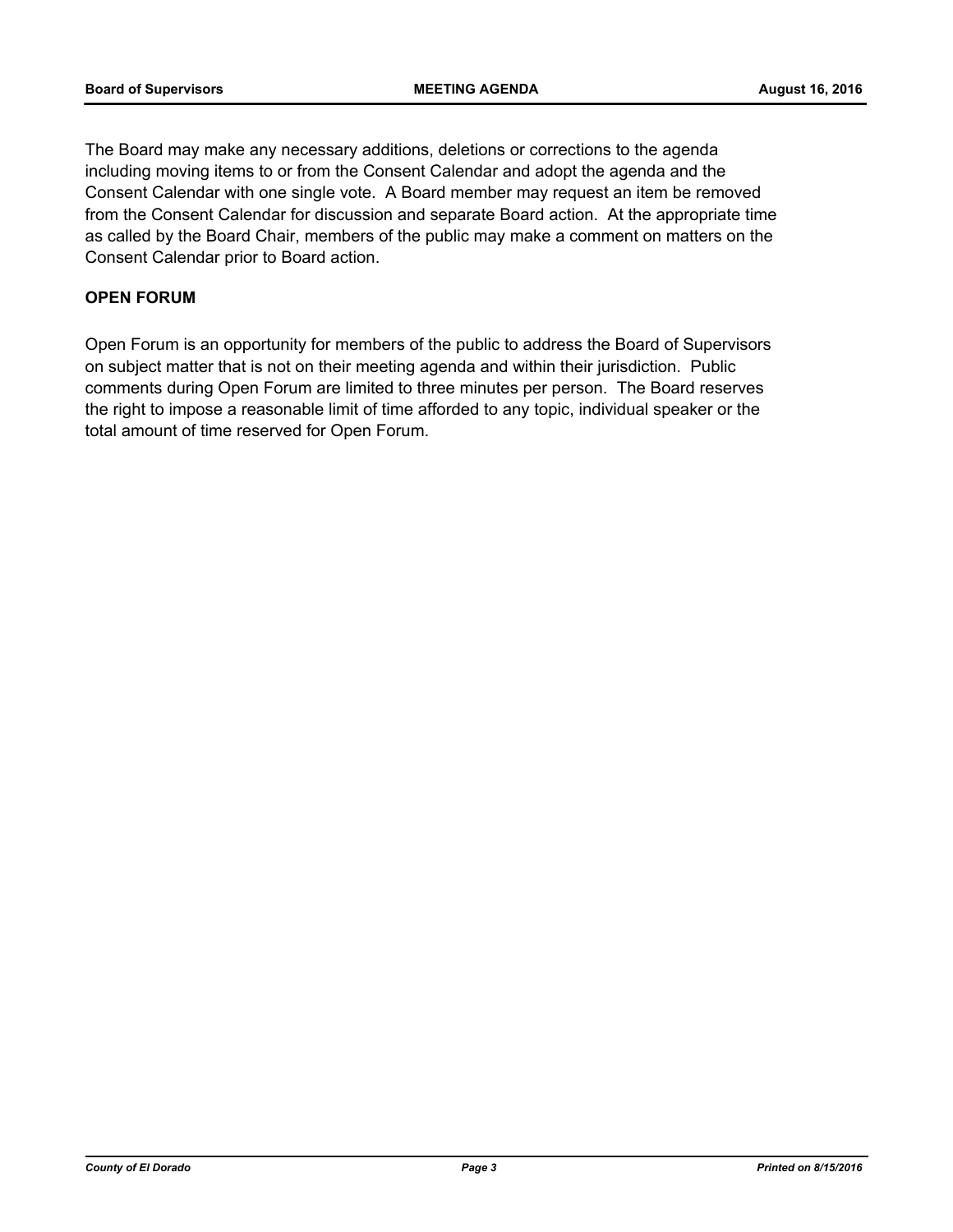#### **DEPARTMENT/SUPERVISOR REPORTS**

#### **CAO UPDATE**

#### **CONSENT CALENDAR**

**1.** [16-0815](http://eldorado.legistar.com/gateway.aspx?m=l&id=/matter.aspx?key=21473) Clerk of the Board recommending the Board approve the Minutes from the special meeting of the Board on July 26, 2016 and the regular meeting of the Board on August 2, 2016.

#### **GENERAL GOVERNMENT - CONSENT ITEMS**

- **2.** [16-0765](http://eldorado.legistar.com/gateway.aspx?m=l&id=/matter.aspx?key=21423) Chief Administrative Office recommending the Board adopt and authorize the Chair to sign Resolution **134-2016** designating the Sheriff as the Deputy Director of Emergency Services.
- **3.** [16-0819](http://eldorado.legistar.com/gateway.aspx?m=l&id=/matter.aspx?key=21477) Human Resources, Risk Management Division is recommending the Board take the following actions regarding Health Plan Programs and Ancillary Employee Benefit Programs for the 2017 Plan Year: 1) Approve the proposed 2017 health plan rate cards and master rate sheet based on staff recommendations, the cost sharing of health premiums in the current Memoranda of Understanding with all bargaining units, the Salary and Benefits Resolution for unrepresented employees, the Retiree Health Benefits Contribution Plan and in accordance with the Patient Protection And Affordable Care Act (ACA): 2) Authorize the Chief Administrative Officer or designee, to execute health and benefit program contracts subject to approval by County Counsel; 3) Grant Human Resources, Risk Management Division the authority to make deminimus modifications, if necessary, to the approved health plan rate cards for the 2017 health benefits plan year as needed.

#### **FUNDING: Risk Management Special Revenue Fund**

**4.** [16-0813](http://eldorado.legistar.com/gateway.aspx?m=l&id=/matter.aspx?key=21471) Human Resources Department recommending the Board adopt and authorize the Chair to sign Resolution **137-2016** to add five (5) Deputy Sheriff I/II positions to the Personnel Allocation in order to comply with the decision of the Court of Appeal and the subsequent order from the El Dorado County Superior Court, in the case of El Dorado County Deputy Sheriff's Association v. County of El Dorado, Superior Court Case No. PC20120637, Third Appellate District Case No C075615.

#### **FUNDING:**

**5.** [16-0736](http://eldorado.legistar.com/gateway.aspx?m=l&id=/matter.aspx?key=21394) Treasurer-Tax Collector recommending the Board adopt and authorize the Chair to sign Resolution **135-2016** granting approval to sell tax defaulted properties at public auction noting said sale to be conducted on Friday, November 4, 2016.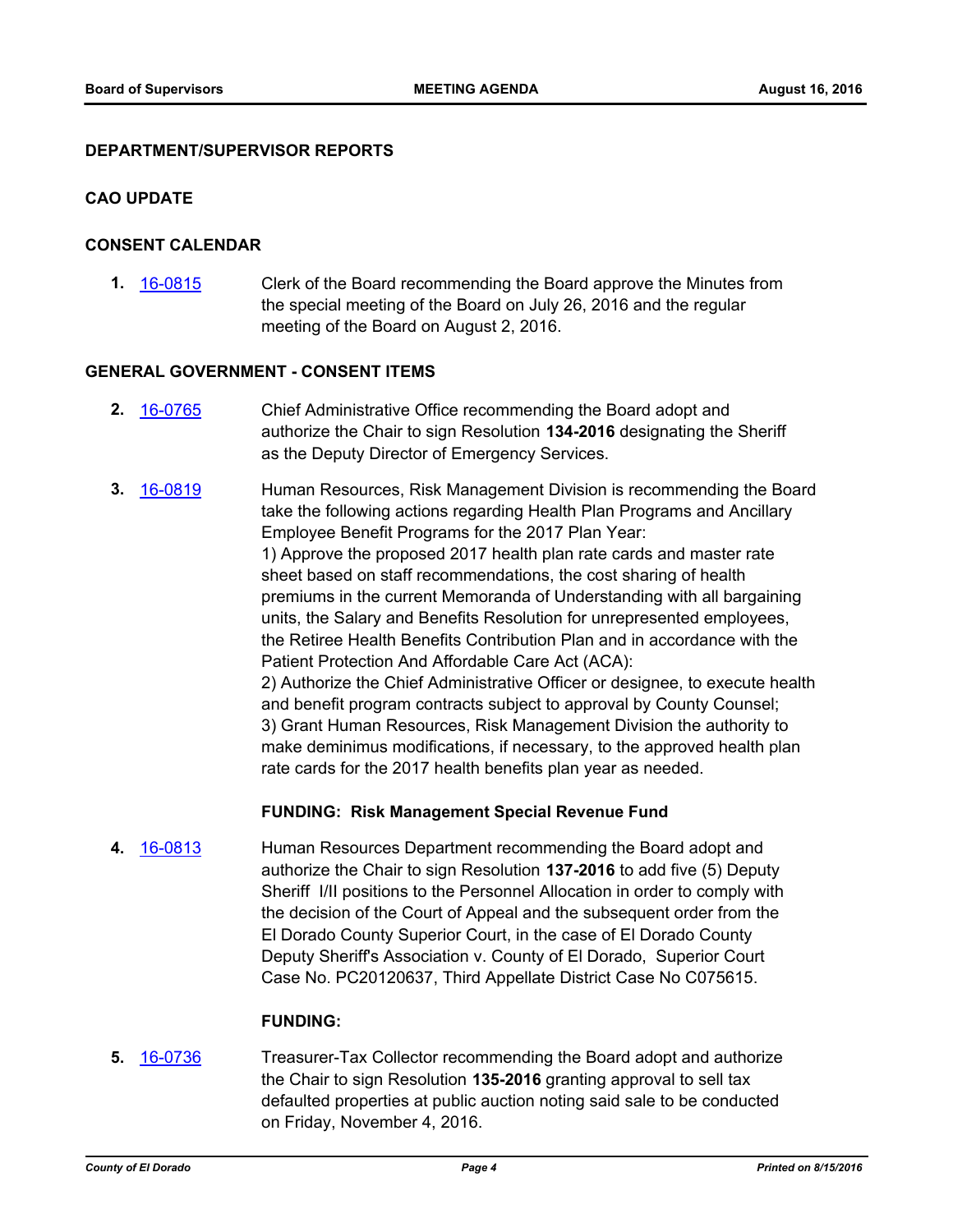- **6.** [16-0763](http://eldorado.legistar.com/gateway.aspx?m=l&id=/matter.aspx?key=21421) Supervisor Novasel recommending the Board approve an extension of Building Permit 150498 for Assessor's Parcel Number 033-693-07, located at 1952 Apalachee Drive, South Lake Tahoe, pursuant to County Ordinance Section 15.16.020.
- **7.** [16-0305](http://eldorado.legistar.com/gateway.aspx?m=l&id=/matter.aspx?key=20961) Supervisor Ranalli recommending the Board find that a state of emergency continues to exist in El Dorado County as a result unprecedented tree mortality due to drought conditions and related bark beetle infestations. (Cont. 8/2/16, Item 8)

# **HEALTH AND HUMAN SERVICES - CONSENT ITEMS**

**8.** [16-0772](http://eldorado.legistar.com/gateway.aspx?m=l&id=/matter.aspx?key=21430) Health and Human Services Agency (HHSA), Community Services Division, recommending the Board: 1) Approve the use of the Weatherization Assistance Program boilerplate agreement on an "as requested" basis in order to permit HHSA to enter into weatherization assistance agreements pursuant to HHSA's funding agreements from the California Department of Community Services and Development; and 2) Adopt and authorize the Chair to sign Resolution **136-2016**, which authorizes the Health and Human Services Agency Director, or designee, to execute Weatherization Assistance Program boilerplate agreements.

**FUNDING:** Federal and State Funding.

**9.** [16-0786](http://eldorado.legistar.com/gateway.aspx?m=l&id=/matter.aspx?key=21444) Health and Human Services Agency recommending the Board approve and authorize the Chair to sign Agreement for Services 017-S1711 with North Tahoe Fire Protection District, for the provision of ambulance transportation on behalf of the County in the designated Tahoe West Shore area of County Service Area 3, for the term September 1, 2016 through August 31, 2019, with an estimated annual cost of \$180,000, which will come from \$180,000 in estimated ambulance revenues.

> **FUNDING:** County Service Area 3 Special Tax (Tahoe West Shore area) and fee for ambulance transportation.

**10.** [16-0762](http://eldorado.legistar.com/gateway.aspx?m=l&id=/matter.aspx?key=21420) Health and Human Services Agency, Public Health Division, recommending the Board recognize the Public Health Division and accept, with thanks, the award of \$10,000 from the Health Officers Association of California for the Communications Award for Most Innovative Campaign in a Small Jurisdiction.

**FUNDING:** Revenue.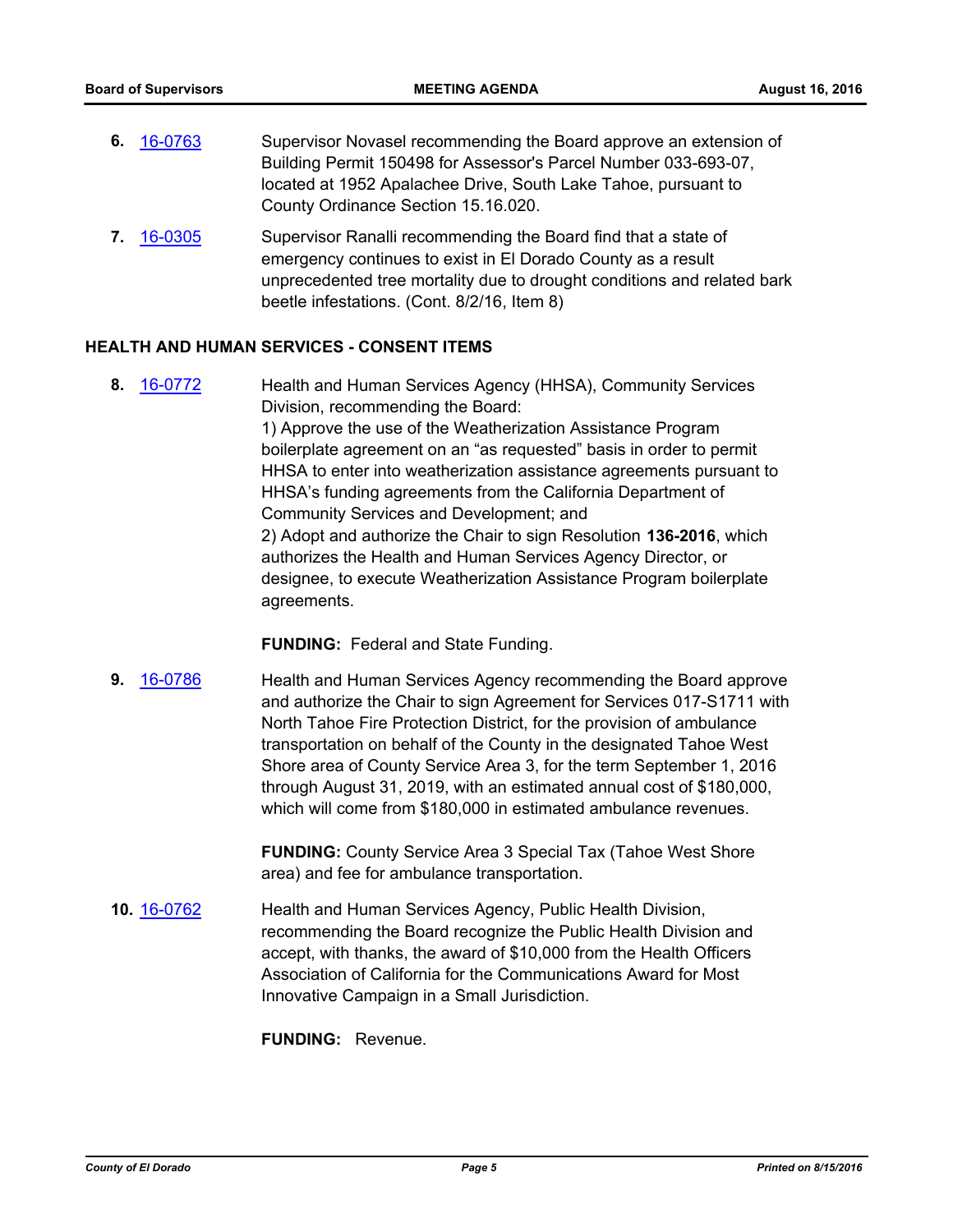#### **LAND USE AND DEVELOPMENT - CONSENT ITEMS**

**11.** [16-0747](http://eldorado.legistar.com/gateway.aspx?m=l&id=/matter.aspx?key=21405) Community Development Agency, Administration and Finance Division, recommending the Board consider the following:

> 1) Approve the continuation of five (5) current perpetual contracts and one (1) current perpetual purchase order:

a) Agreement 428-S0110 with the State of California Department of Transportation to provide signal maintenance service;

b) Agreement 821-S0710 with Squarerigger, Inc., to provide annual software support and maintenance;

c) Agreement 427-M0810 for the Capital SouthEast Connector Joint Powers Authority for the planning, design, and construction of the Elk Grove-Rancho Cordova-El Dorado Connector;

d) Agreement 098-O1111 with the State of California Board of Equalization for electronic filing of reporting sales tax collected;

e) Agreement 213-S0910 with Trans Union, LLC, to provide consumer reporting services; and

f) Agreement 838-O0910 with Viathor, Inc., to provide annual software support and maintenance for a specialized software program used for bridge analysis and design.

2) Authorize the Purchasing Agent to establish purchase orders as necessary to process associated payments for Fiscal Year 2016/17.

**FUNDING:** Road Fund, Community Development Block Grants, and the Housing and Economic Development Program Income Funds. (Federal Funds)

**12.** [14-1331](http://eldorado.legistar.com/gateway.aspx?m=l&id=/matter.aspx?key=18815) Community Development Agency, Development Services Division, submitting for approval Final Map (TM14-1515-F) for Wilson Estates Subdivision creating a total of 28 residential lots, ranging in size from 0.392 acre to 1.0 acre, and 5 lettered lots on property identified by Assessor's Parcel Numbers 126-070-22, 126-070-23, and 126-070-30, located on the north side of Green Valley Road approximately 3,000 feet east of the intersection with Silva Valley Road in the El Dorado Hills area, and recommending the Board consider the following: 1) Approve the Final Map for the Wilson Estates Subdivision; and 2) Approve and authorize the Chair to sign the Agreement to Make Subdivision Improvements. (Supervisorial District 1)

**FUNDING:** N/A (Developer-funded subdivision improvements)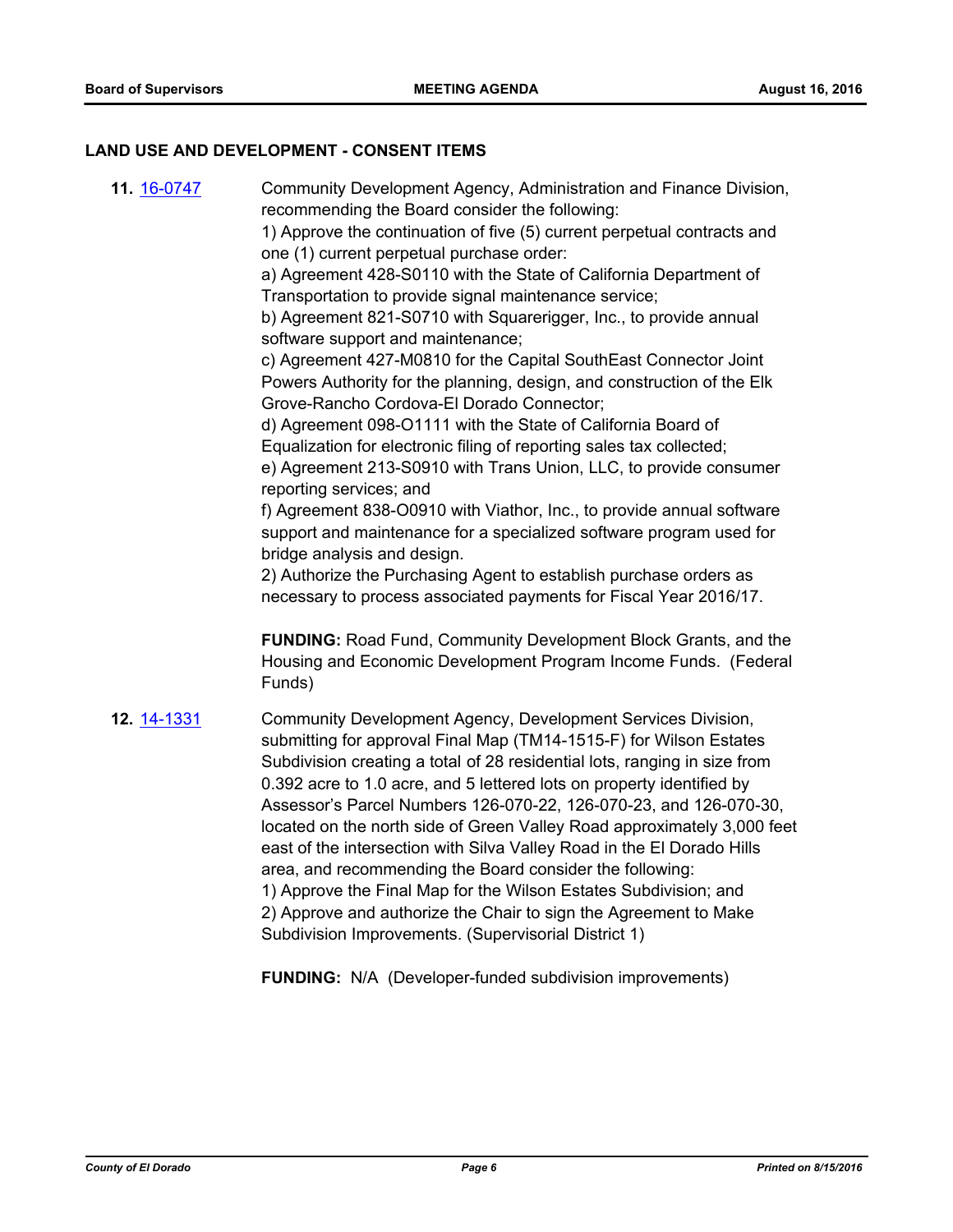| <b>13. 15-1238</b> | Community Development Agency, Transportation Division,<br>recommending the Board:<br>1) Accept the subdivision improvements for Serrano Village M2 Phase<br>1, Unit 1, as complete;<br>2) Reduce Performance Bond 0638894 to \$727,349.16, which is ten<br>percent (10%) of the total cost of the subdivision improvements. This<br>amount guarantees against any defective work, labor done, or defective<br>materials furnished, which is to be released after one (1) year if no<br>claims are made;<br>3) Hold Laborers & Materialmens Bond 0638894 in the amount of<br>\$3,636,745.79 for six (6) months to guarantee payments to persons<br>furnishing labor, materials or equipment; and<br>4) Authorize the Clerk of the Board to release the respective bonds after<br>the required time periods. |
|--------------------|------------------------------------------------------------------------------------------------------------------------------------------------------------------------------------------------------------------------------------------------------------------------------------------------------------------------------------------------------------------------------------------------------------------------------------------------------------------------------------------------------------------------------------------------------------------------------------------------------------------------------------------------------------------------------------------------------------------------------------------------------------------------------------------------------------|
|                    | <b>FUNDING:</b> Developer Funded. (No Federal Funds)                                                                                                                                                                                                                                                                                                                                                                                                                                                                                                                                                                                                                                                                                                                                                       |
| 14. 15-1239        | Community Development Agency, Transportation Division,<br>recommending the Board:                                                                                                                                                                                                                                                                                                                                                                                                                                                                                                                                                                                                                                                                                                                          |
|                    | 1) Accept the subdivision improvements for Serrano Village M2 Phase<br>1, Unit 2, as complete;                                                                                                                                                                                                                                                                                                                                                                                                                                                                                                                                                                                                                                                                                                             |
|                    | 2) Reduce Performance Bond 0638894 to \$727,349.16, which is ten<br>percent (10%) of the total cost of the subdivision improvements. This<br>amount guarantees against any defective work, labor done, or defective<br>materials furnished, which is to be released after one (1) year if no<br>claims are made;                                                                                                                                                                                                                                                                                                                                                                                                                                                                                           |
|                    | 3) Hold Laborers & Materialmens Bond 0638894 in the amount of<br>\$3,636,745.79 for six (6) months to guarantee payments to persons                                                                                                                                                                                                                                                                                                                                                                                                                                                                                                                                                                                                                                                                        |
|                    | furnishing labor, materials or equipment; and                                                                                                                                                                                                                                                                                                                                                                                                                                                                                                                                                                                                                                                                                                                                                              |
|                    | 4) Authorize the Clerk of the Board to release the respective bonds after<br>the required time periods.                                                                                                                                                                                                                                                                                                                                                                                                                                                                                                                                                                                                                                                                                                    |
|                    | <b>FUNDING: Developer Funded. (No Federal Funds)</b>                                                                                                                                                                                                                                                                                                                                                                                                                                                                                                                                                                                                                                                                                                                                                       |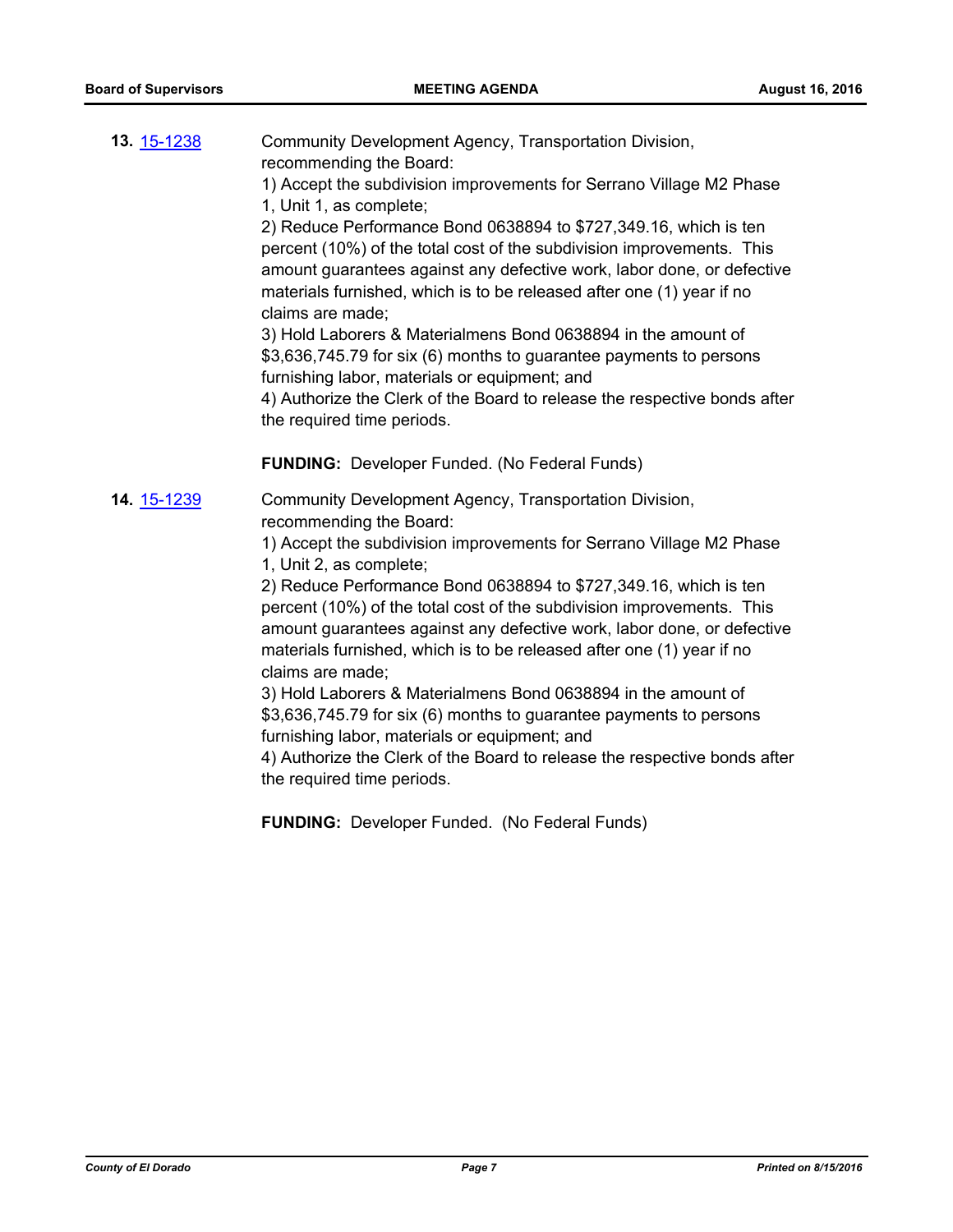| 15. 16-0338        | Community Development Agency, Transportation Division,<br>recommending the Board take the following actions pertaining to the<br>County Service Area 5 Erosion Control Project, Contract PW 16-31118,<br>CIP 95157, P&C 083-C1799:<br>1) Award the Construction Contract to the lowest responsive,<br>responsible bidder; said bidder to be determined after the bid opening<br>scheduled for August 4, 2016;<br>2) Approve and authorize the Chair to sign the Construction Contract,<br>subject to final review and approval by County Counsel and Risk<br>Management; and<br>3) Authorize the Community Development Agency Director to sign an<br>Escrow Agreement, if requested by the Contractor and in accordance<br>with Public Contract Code Section 22300, for the purpose of holding<br>Contract retention funds. |
|--------------------|-----------------------------------------------------------------------------------------------------------------------------------------------------------------------------------------------------------------------------------------------------------------------------------------------------------------------------------------------------------------------------------------------------------------------------------------------------------------------------------------------------------------------------------------------------------------------------------------------------------------------------------------------------------------------------------------------------------------------------------------------------------------------------------------------------------------------------|
|                    | FUNDING: United States Forest Service Grant (76%) (Federal Funds),<br>Tahoe Regional Planning Agency Water Quality Mitigation Funds (3%),<br>and County Service Area 5 Assessment Funds (21%).                                                                                                                                                                                                                                                                                                                                                                                                                                                                                                                                                                                                                              |
| 16. 16-0738        | Community Development Agency, Transportation Division,<br>recommending the Board consider the following relating to United States<br>Forest Service revenue for Environmental projects in the Lake Tahoe<br>Basin:<br>1) Retroactively approve and accept Domestic Grant                                                                                                                                                                                                                                                                                                                                                                                                                                                                                                                                                    |
|                    | 11-DG-11051900-031 for \$2,200,000 from the United States Forest                                                                                                                                                                                                                                                                                                                                                                                                                                                                                                                                                                                                                                                                                                                                                            |
|                    | Service;<br>2) Retroactively ratify the Transportation Director's signature on<br>Domestic Grant 11-DG-11051900-031;                                                                                                                                                                                                                                                                                                                                                                                                                                                                                                                                                                                                                                                                                                        |
|                    | 3) Retroactively approve and ratify staff signatures on Modifications 1<br>through 5 to Domestic Grant 11-DG-11051900-031, including<br>Modification 4, which increased the original Grant amount of \$2,200,000<br>by \$91,260, to the current Grant amount of \$2,291,260; and<br>4) Authorize the Community Development Agency Director to execute<br>any future modifications to Domestic Grant 11-DG-11051900-031 that                                                                                                                                                                                                                                                                                                                                                                                                 |
|                    | do not increase the current Grant amount of \$2,291,260.                                                                                                                                                                                                                                                                                                                                                                                                                                                                                                                                                                                                                                                                                                                                                                    |
|                    | <b>FUNDING:</b> United States Forest Service Grant Funds (100%). (Federal<br>Funding)                                                                                                                                                                                                                                                                                                                                                                                                                                                                                                                                                                                                                                                                                                                                       |
| <b>17. 16-0345</b> | Surveyor's Office recommending the Board adopt and authorize the<br>Chair to sign Resolution of Vacation 133-2016 for Abandonment of<br>Easement 16-007 to abandon a public utility easement on Lot 266 of<br>"Fairchild Village Unit No. 4", recorded at Book H of Subdivisions at<br>Page 23, identified as Assessor's Parcel Number 125-722-06.                                                                                                                                                                                                                                                                                                                                                                                                                                                                          |

# **FUNDING:** N/A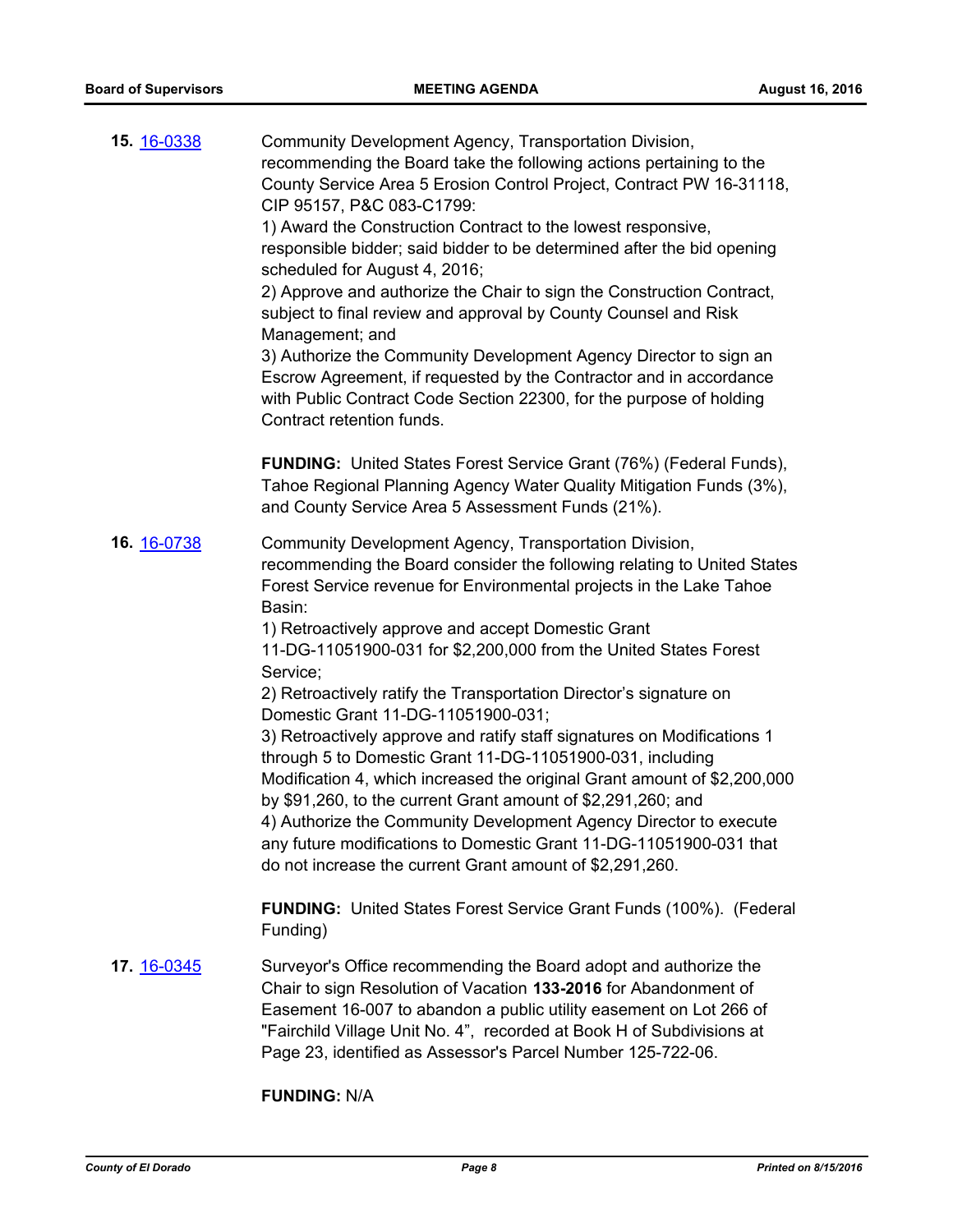#### **LAW AND JUSTICE - CONSENT ITEMS**

**18.** [11-0878](http://eldorado.legistar.com/gateway.aspx?m=l&id=/matter.aspx?key=13721) Sheriff's Office (Lessee) recommending the Board: 1) Approve and authorize the Chair to sign Option Letter 1 to Lease Agreement 134-L1211 with Charles Freeland and Cynthia Freeland (Lessors), Trustees of the Freeland Family Trust, extending the term for an additional three years commencing on September 20, 2016 and ending on September 19, 2019, pursuit to Article 4 of the Agreement; and

> 2) Authorize the Purchasing Agent, or designee, to execute further documents relating to Lease Agreement 134-L1211, including future Options and amendments contingent upon approval by County Counsel and Risk Management.

**FUNDING:** General Fund/Boating & Waterways Grant.

**19.** [16-0806](http://eldorado.legistar.com/gateway.aspx?m=l&id=/matter.aspx?key=21464) Sheriff's Office recommending the Board accept with thanks a donation from the owners of Back Forty Texas BBQ Restaurant in Shingle Springs, who donated a dinner valued at approximately \$300 to Staff who were working in the Emergency Operations Center during the Trailhead fire.

#### **FUNDING:** N/A

**20.** [14-1417](http://eldorado.legistar.com/gateway.aspx?m=l&id=/matter.aspx?key=18901) El Dorado County Sheriff's Office of Emergency Services recommending the Board find that a state of emergency continues to exist in El Dorado County as a result of drought conditions. (Cont. 8/2/16, Item 23)

# **END CONSENT CALENDAR**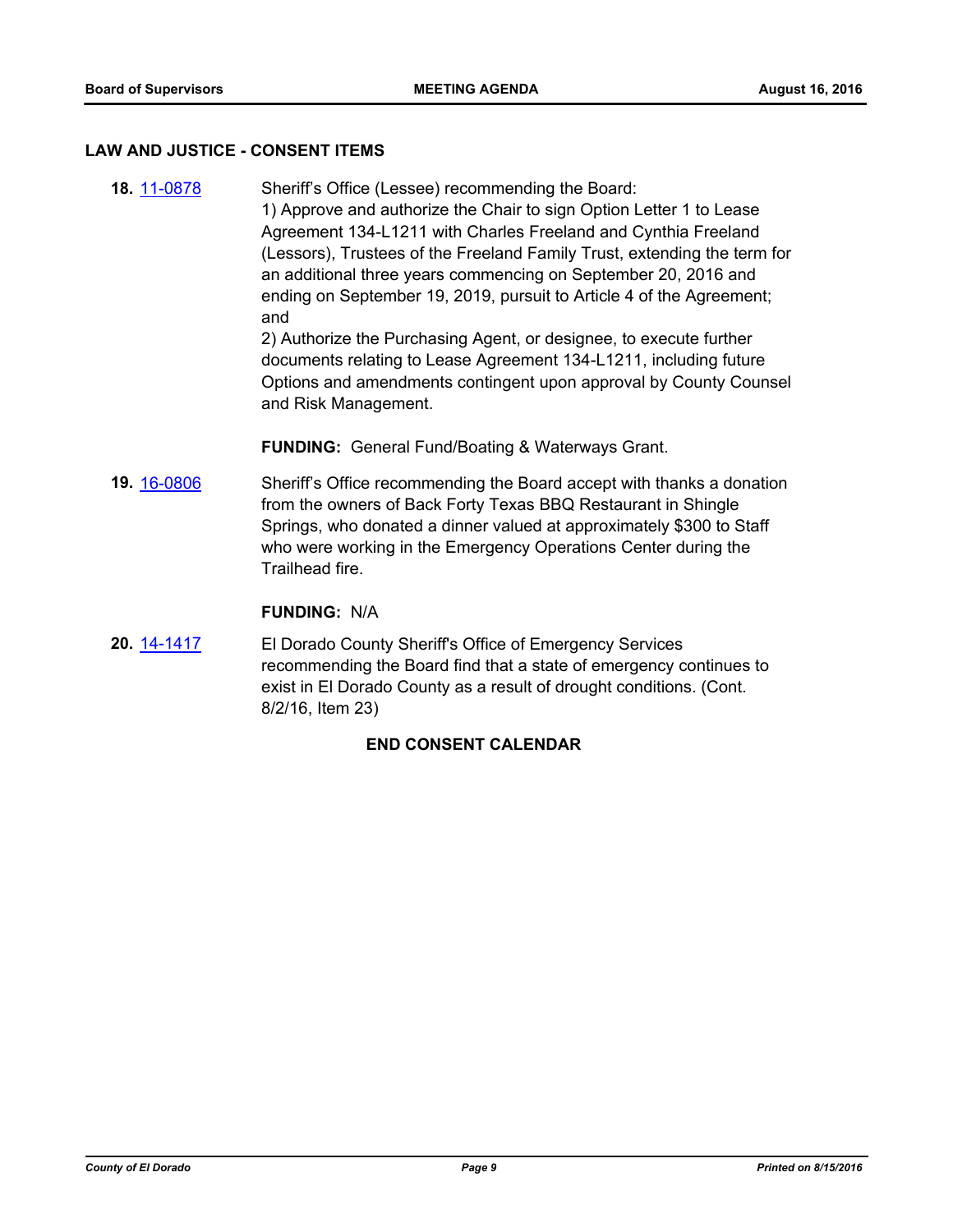#### **10:00 A.M. - TIME ALLOCATION**

**21.** [16-0846](http://eldorado.legistar.com/gateway.aspx?m=l&id=/matter.aspx?key=21504) Community Development Agency, Administration and Finance Division, recommending the Board receive and file a Traffic Impact Mitigation Fee Program Report, providing an update on the annual revenues and expenditures of the Program, the Capital Improvement Programs funded with Traffic Impact Mitigation Fees, and costs associated with administering the Program (est. time: 20 min).

**FUNDING:** Traffic Impact Mitigation Fees (No Federal Funds)

**22.** [16-0836](http://eldorado.legistar.com/gateway.aspx?m=l&id=/matter.aspx?key=21494) Chief Administrative Office recommending the Board of Supervisors consider the following: 1) Receive and file the Initial Draft Response to the 2015/16 Grand Jury Final Report; and 2) Provide direction to staff regarding any changes to include with the Final Response.

# **FUNDING:** N/A

**23.** [16-0777](http://eldorado.legistar.com/gateway.aspx?m=l&id=/matter.aspx?key=21435) Chief Administrative Office recommending the Board: 1) Approve the **Introduction** (First Reading) of Ordinance **5040**  extending Revenue and Taxation Code Section 69.5 (Proposition 90/110) authorizing receipt by the County of El Dorado of inter-county tax base year transfers; and 2) Waive full reading, read by title only and continue this matter to August 30, 2016 for **Final Passage** (Second Reading). (Refer 6/26/16, Item 52)(Cont. 8/2/16 Item 32)

> **FUNDING:** A \$500.00 application is charged by the County of El Dorado Assessor's Office to cover the Office's cost associated with the research and processing of Prop 90 and 110 applications.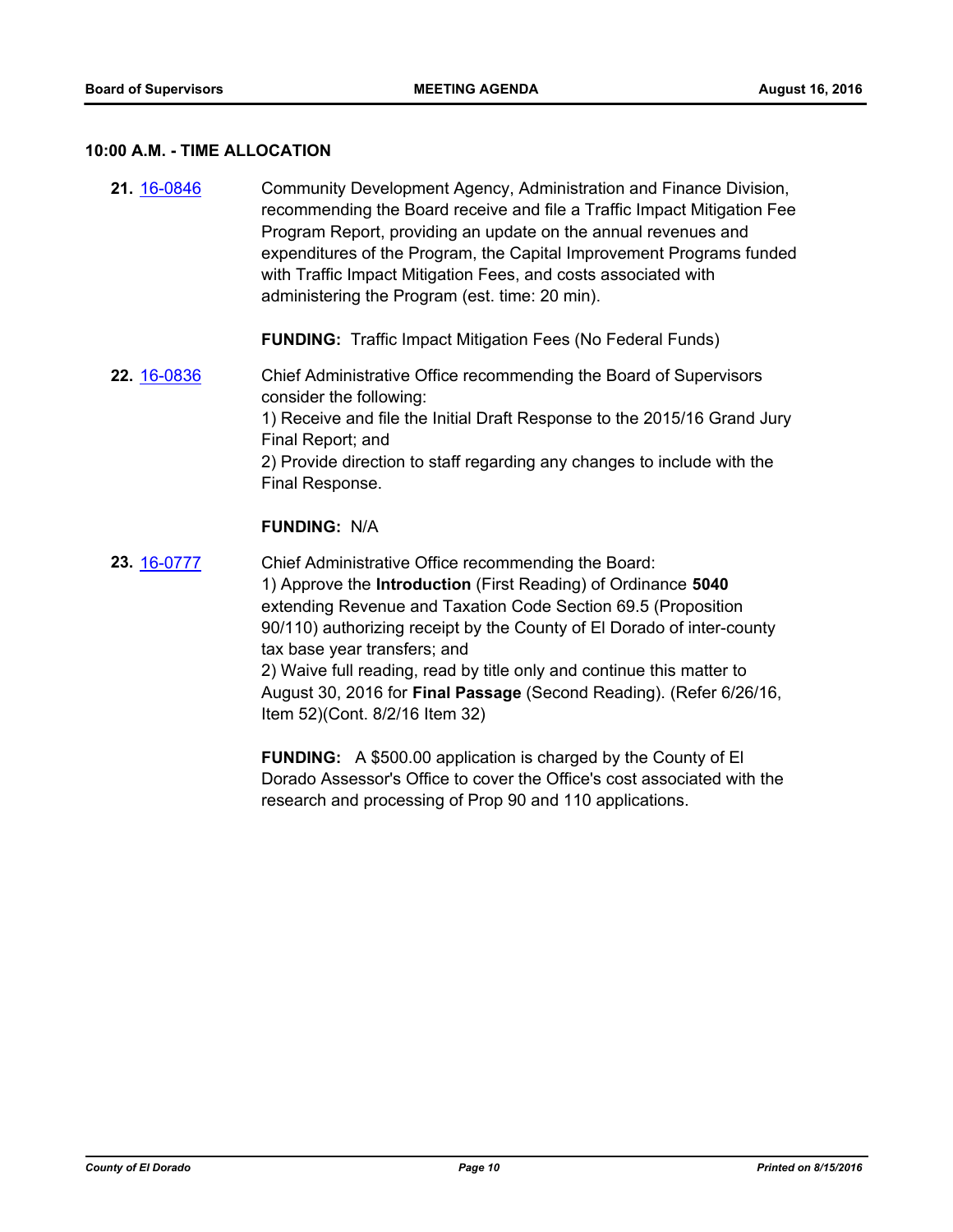# **DEPARTMENT MATTERS - (Items in this category may be called at any time)**

**24.** [16-0775](http://eldorado.legistar.com/gateway.aspx?m=l&id=/matter.aspx?key=21433) Child Support Services recommending the Board approve and authorize the Chair to sign a Proclamation designating August 2016 as Child Support Awareness Month in El Dorado County.

**FUNDING:** No Net County Cost associated with this action.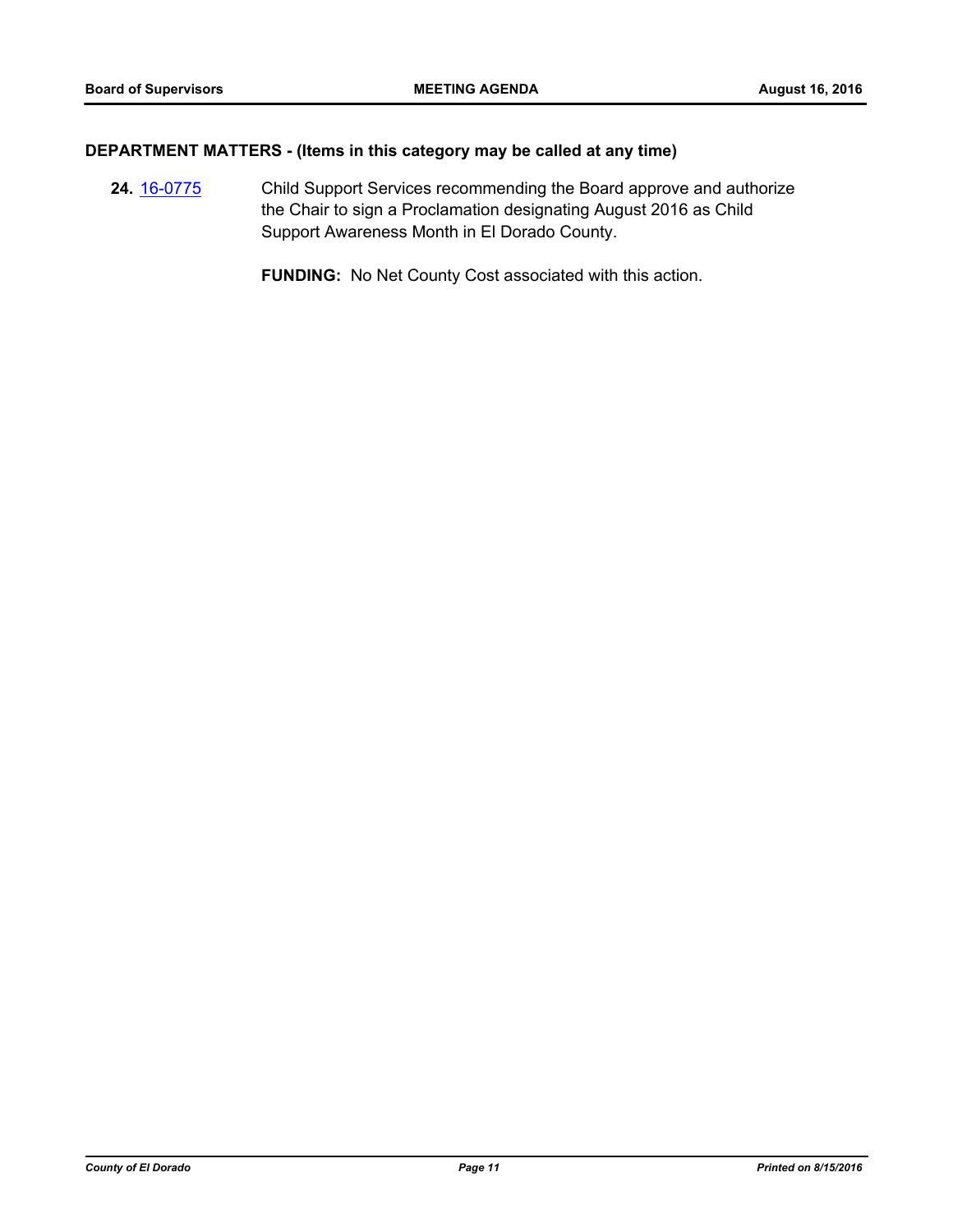# **2:00 P.M. - TIME ALLOCATION**

| 25. 16-0629 | Community Development Agency, Transportation Division,<br>recommending the Board consider the following:<br>1) Adopt the Draft Feasibility Study for Public Access to the South Fork<br>of the American River at Mosquito Road Bridge; and<br>2) Direct Transportation staff to continue maintenance on the remaining<br>segments of Mosquito Road in the event the Upper Level Alternative is<br>approved for the proposed Mosquito Road Bridge at South Fork<br>American River Project, CIP 77126 (est. time: 1 hour).                                                                                                                                                                                                                                                                                                                                                                                                                                                           |
|-------------|------------------------------------------------------------------------------------------------------------------------------------------------------------------------------------------------------------------------------------------------------------------------------------------------------------------------------------------------------------------------------------------------------------------------------------------------------------------------------------------------------------------------------------------------------------------------------------------------------------------------------------------------------------------------------------------------------------------------------------------------------------------------------------------------------------------------------------------------------------------------------------------------------------------------------------------------------------------------------------|
|             | <b>FUNDING:</b> Highway Bridge Program Funds (100%). (Federal Funds)                                                                                                                                                                                                                                                                                                                                                                                                                                                                                                                                                                                                                                                                                                                                                                                                                                                                                                               |
| 26. 16-0660 | Community Development Agency, Long Range Planning Division,<br>recommending the Board hold a workshop and direct staff to:<br>1) Prepare a Cultural Resources Ordinance pursuant to General Plan<br>Policy 7.5.1.1;<br>2) Substantially update the Guidelines for Cultural Resource Studies<br>approved by the Board of Supervisors on August 17, 1999, to be in<br>compliance with the County's new Cultural Resources Ordinance and<br>changes to the California Environmental Quality Act and other related<br>federal, state and local statutes, including the County's public noticing<br>procedures, and updates to the California Office of Historic<br>Preservation's Archaeological Resources Management Reports:<br>Recommended Contents and Format; and<br>3) Amend the General Plan to remove Policy 7.5.1.5, formation of a<br>Cultural Resources Preservation Commission, which was disbanded by<br>the Board of Supervisors on January 28, 2003. (Est. Time: 1 Hr.) |
|             | <b>FUNDING: N/A</b>                                                                                                                                                                                                                                                                                                                                                                                                                                                                                                                                                                                                                                                                                                                                                                                                                                                                                                                                                                |
| 27. 16-0760 | Community Development Agency, Long Range Planning Division,<br>recommending the Board direct staff to:<br>1) Prepare a Scenic Corridor Ordinance building upon the 2008 Public<br>Review Draft Scenic Corridor Ordinance, incorporating additional<br>General Plan requirements outlined in the Long Range Planning Staff                                                                                                                                                                                                                                                                                                                                                                                                                                                                                                                                                                                                                                                          |

Report; and 2) Prepare Scenic Corridor implementation standards and guidelines (e.g., requirements for project site review, ridgeline development

standards, etc.) to be adopted by Board resolution. (Est. time: 1 Hr.)

**FUNDING:** N/A

# **ITEMS TO/FROM SUPERVISORS**

# **ADJOURNMENT**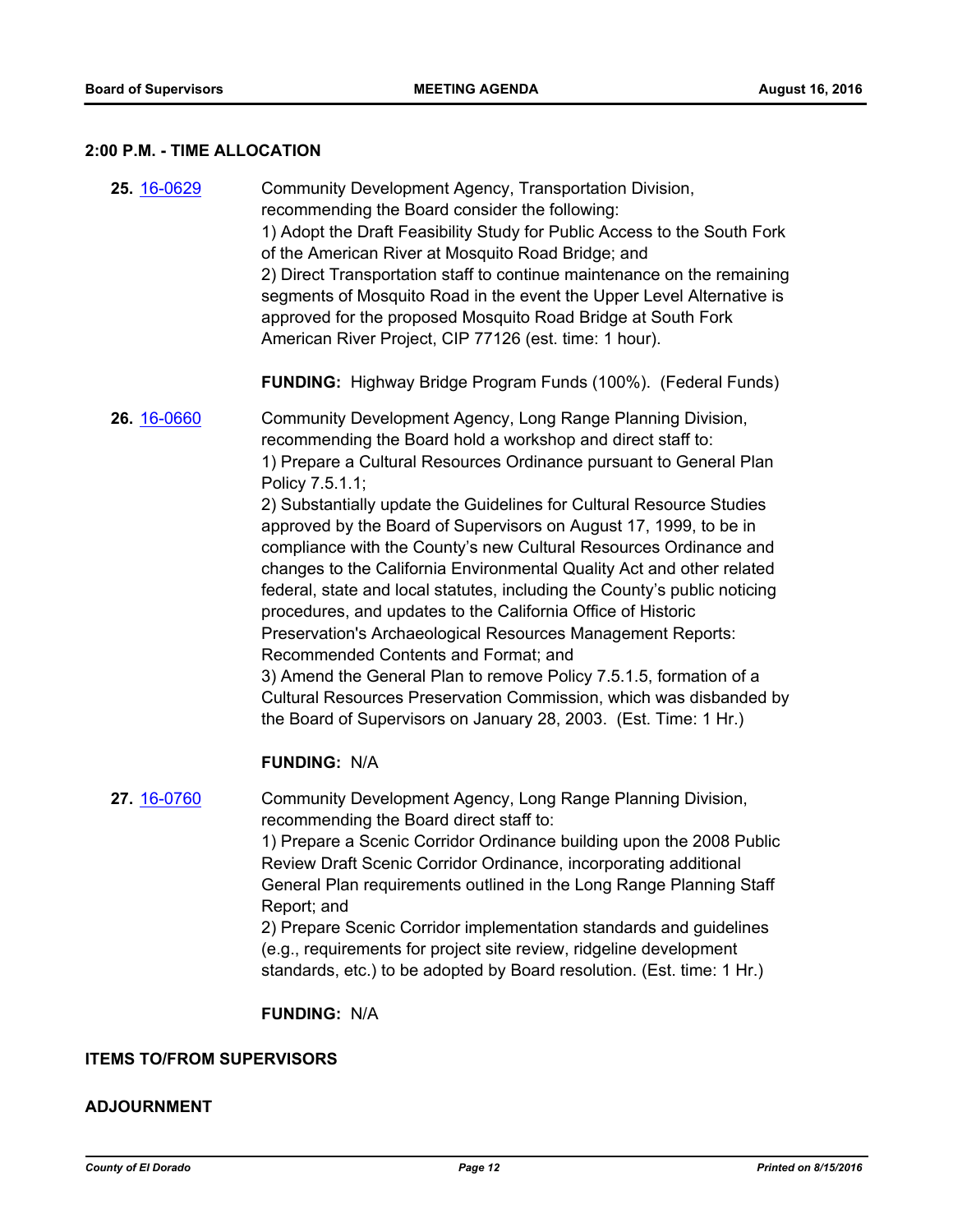**CLOSED SESSION**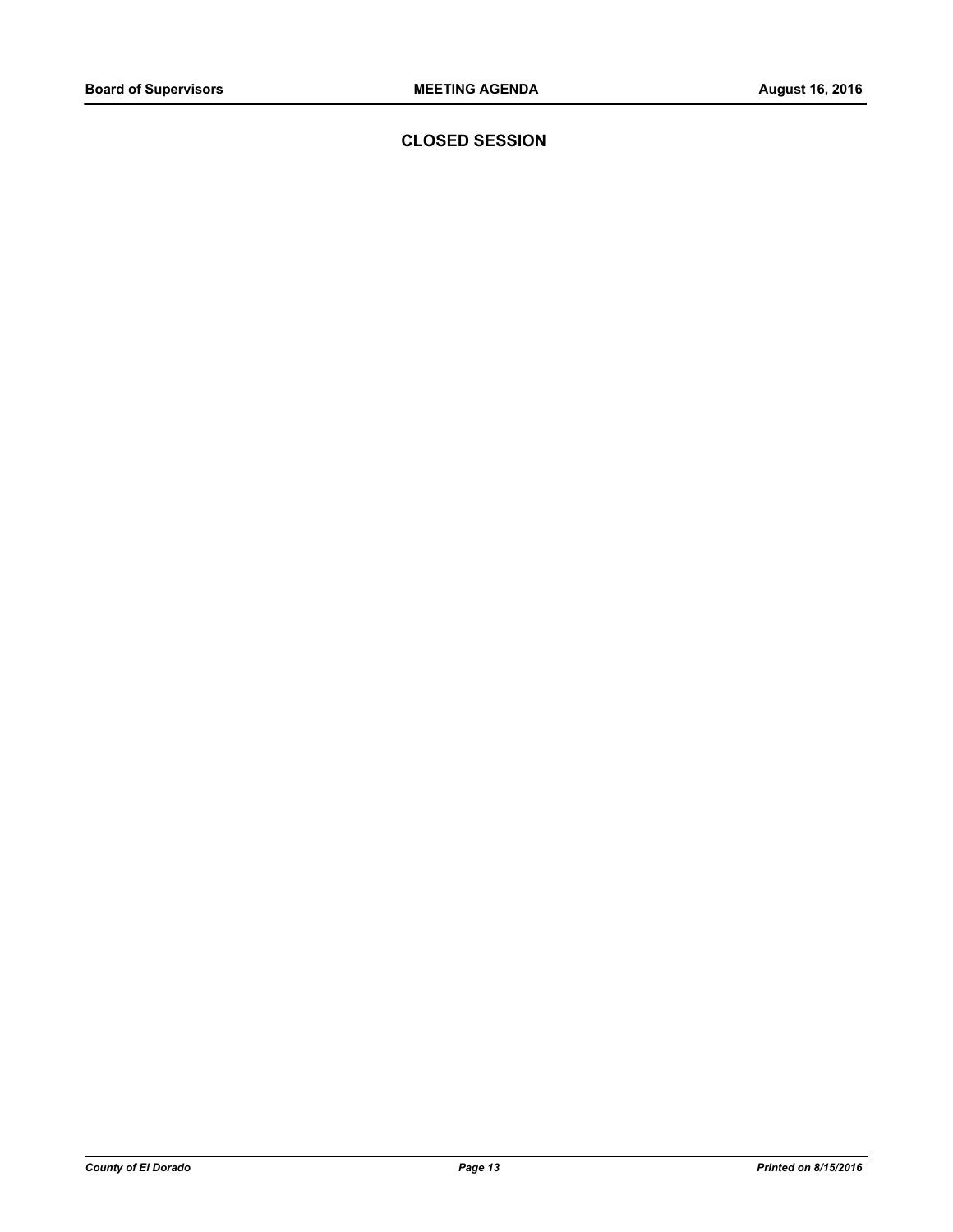On August 19, 2003, the Board adopted the following protocol: It is a requirement that all speakers, County staff and the public, when approaching the podium to make a visual presentation to the Board of Supervisors, must provide the Clerk with the appropriate number of hard copies of the presentation for Board members and the audience. Only those speakers that provide this required number of hard copies will be permitted to proceed with a visual presentation.

Persons interested in serving on any Board of Supervisors ADVISORY BOARD, COMMITTEE, OR COMMISSION are encouraged to complete and submit an Application Form to the Clerk of the Board of Supervisors. The application is available online at: http://www.edcgov.us/BOS/Forms.aspx or at the Board of Supervisor's office, 330 Fair Lane, Placerville, CA.

Digital Recordings of regular, Tuesday Board of Supervisors meeting are BROADCAST ON CABLE TV as follows:

West Slope - Comcast - Channel 15, Wednesday at 1:00 P.M. (day after Tuesday meeting) and Tuesday at 7:00 A.M. (One week after previous Tuesday Meeting)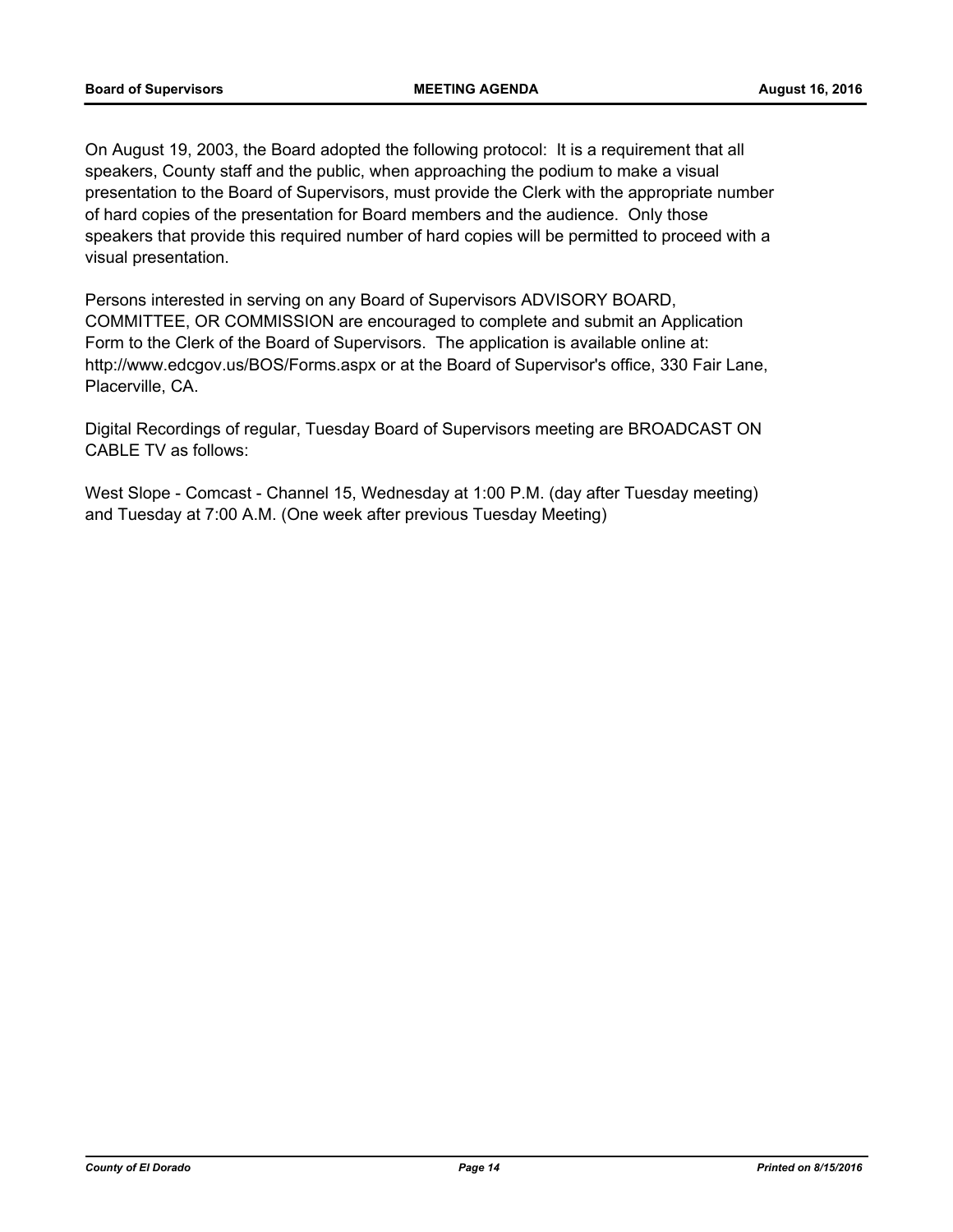# **ANNOUNCEMENTS**

**Beginning August 16, 2016, Board of Supervisors meetings will be held in the Planning Commission hearing room located at 2850 Fairlane Court, Placerville due to construction related activities.** 

**Please contact the office of the Clerk of the Board for additional information.**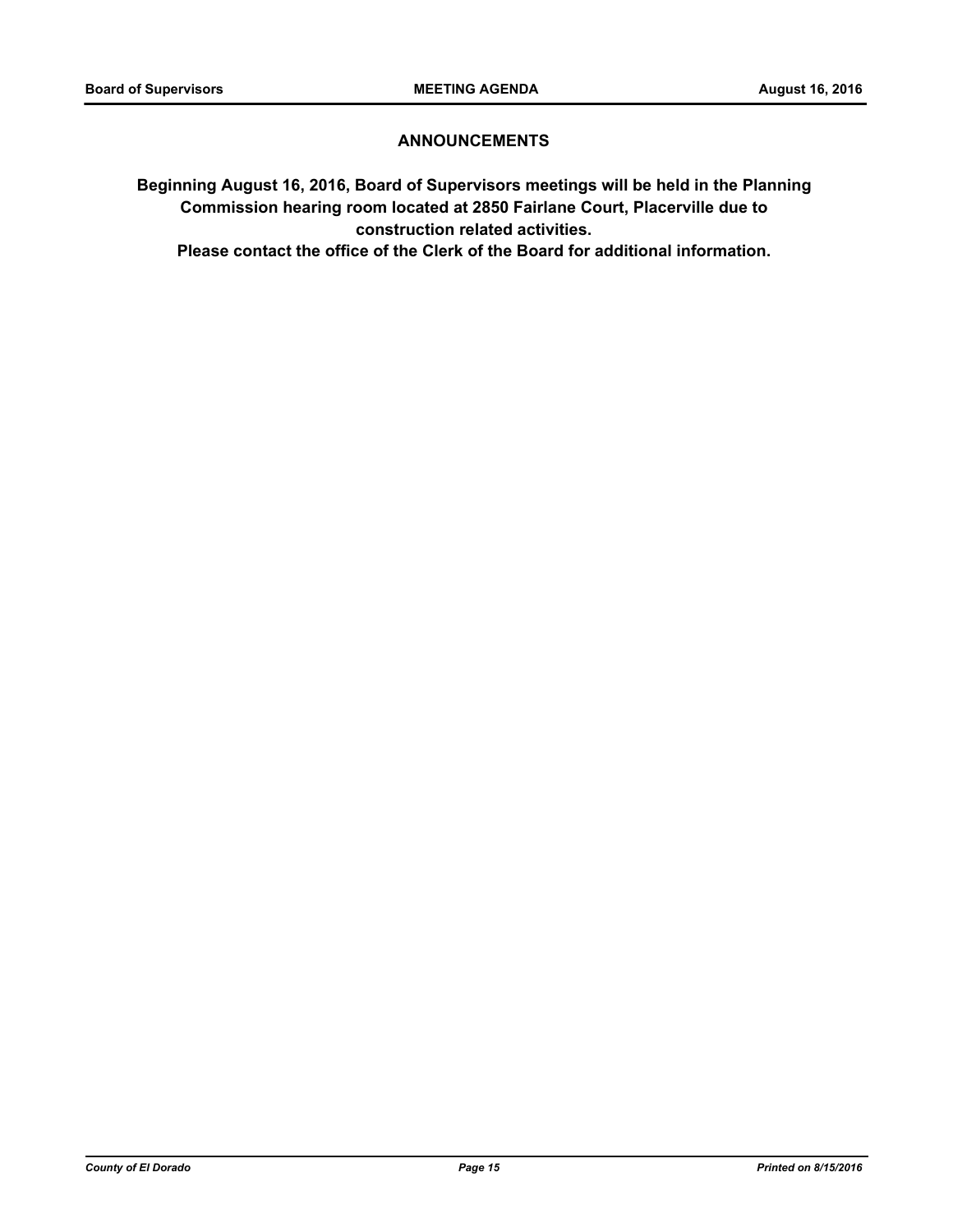# **ADDENDUM**

#### **CONSENT CALENDAR**

- **28.** [16-0847](http://eldorado.legistar.com/gateway.aspx?m=l&id=/matter.aspx?key=21505) Auditor-Controller recommending the Board adopt and authorize the Chair to sign Resolution **138-2016** establishing the 2016/17 rate of the Tax Levy for the taxing agencies in the County of El Dorado.
- **29.** [14-0133](http://eldorado.legistar.com/gateway.aspx?m=l&id=/matter.aspx?key=17616) Chief Administrative Office, Facilities Division, pursuant to the direction given regarding the Public Safety Facility Design Build construction project delivery during the Board meeting of July 11th, 2016, recommending the Board authorize the Purchasing Agent (subject to final County Counsel and Risk Management approval) to sign Amendment II to Agreement for Services 301-S1611 with Architectural Nexus, Inc. to increase compensation by \$577,829, for an amended total not-to-exceed of \$952,829, and extend the term an additional one year to include:
	- 1) Phase Four: Bridging Documents;
	- 2) Phase Five: Design Build Team Prequalification and Team Selection;
	- 3) Phase Six: Construction Document Review / Design Intent Review;
	- 4) Phase Seven: Design Build Construction support; and
	- 5) Phase Eight: Facility Commissioning and Project Closeout.

**FUNDING:** Accumulative Capital Outlay Fund.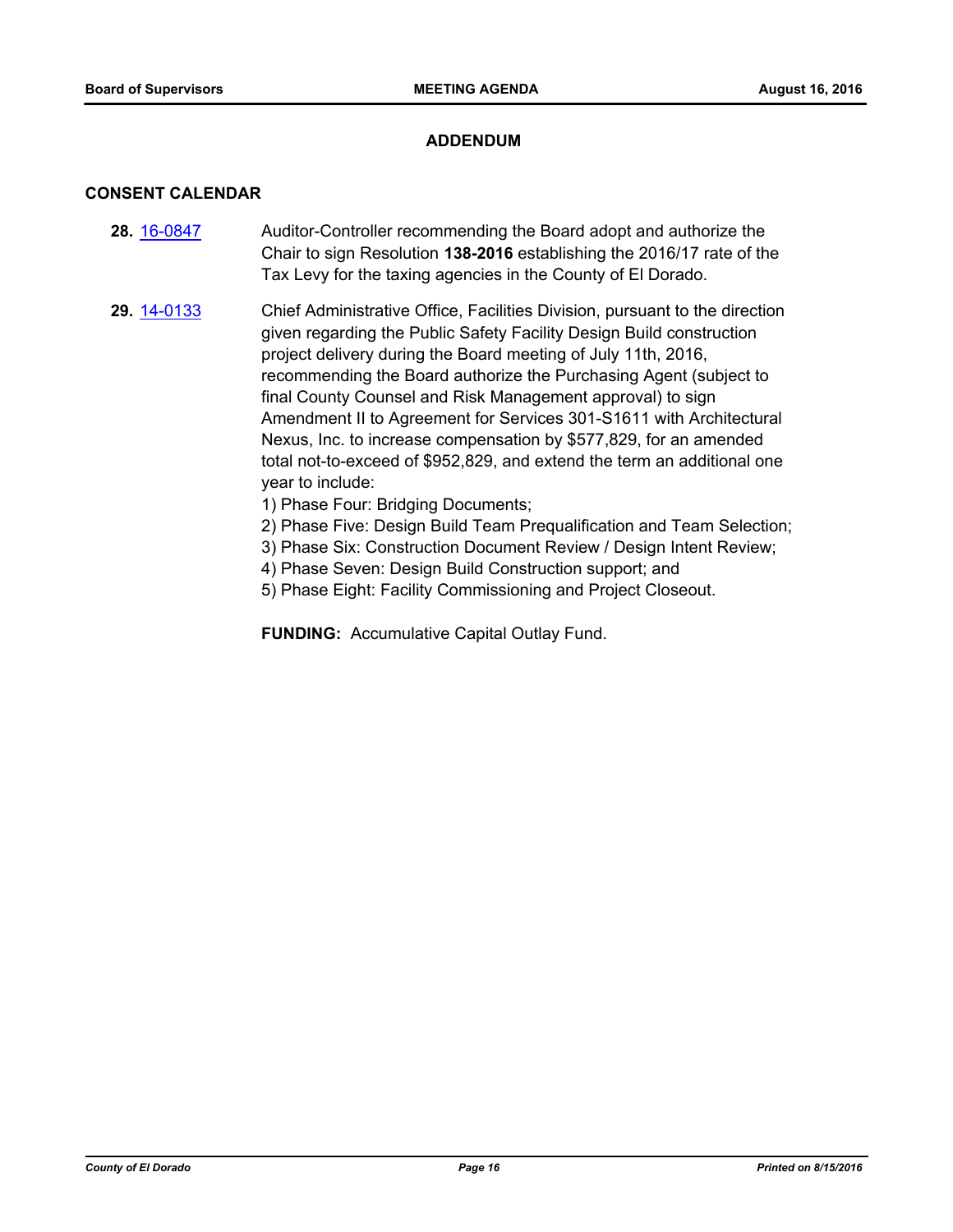#### **DEPARTMENT MATTERS - (Items in this category may be called at any time)**

**30.** [16-0867](http://eldorado.legistar.com/gateway.aspx?m=l&id=/matter.aspx?key=21525) County Counsel recommending consideration of Conflict of Interest Issues associated with the Board's anticipated action(s) in regards to the matter of Ronald V. Briggs and Norma Santiago v. County of El Dorado et al., Placer County Superior Court Case Number SCV-0036836 including possible random selection of two Board Members having a conflict of interest to make a quorum to take action in regards to this matter. (Est. Time: 30 Min.)

# **FUNDING:** N/A

# **3:00 P.M. - TIME ALLOCATION**

**31.** [16-0857](http://eldorado.legistar.com/gateway.aspx?m=l&id=/matter.aspx?key=21515) Supervisor Ranalli recommending the Board receive a presentation from Girl Scout Brownie Troop 120 on the Troop's "Blue Pride of the Divide" project to display blue ribbons throughout the Georgetown Divide to demonstrate community support for local law enforcement.

# **CLOSED SESSION (8:00 A.M.)**

- **32.** [16-0864](http://eldorado.legistar.com/gateway.aspx?m=l&id=/matter.aspx?key=21522) **Conference with Legal Counsel - Existing Litigation** pursuant to Government Code Section 54956.9(d)(1). Complaint for Violations of the Civil Rights in Ray Nutting, an individual vs. EL DORADO COUNTY; Ron Mikulaco; Brian Veerkamp; Ron Briggs; Norma Santiago; Ed Knapp; Pamela Knorr; Does 1-25 inclusive*;* United States District Court for the Eastern District of California Case 2:16-CV-01235-GEB-CKD. Number of potential cases: (1). (Est. Time: 15 Min.)
- **33.** [16-0072](http://eldorado.legistar.com/gateway.aspx?m=l&id=/matter.aspx?key=20728) **Conference with Legal Counsel Existing Litigation** pursuant to Government Code section 54956.9(d)(1). Title: Ronald V. Briggs and Norma Santiago v County of El Dorado, and Does 1 through 3, inclusive. Case No. PC20150518. (Est. Time: 15 Min.)
- **34.** [16-0839](http://eldorado.legistar.com/gateway.aspx?m=l&id=/matter.aspx?key=21497) **Conference with Legal Counsel - Existing Litigation** pursuant to Government Code Section 54956.9(d)(1). Title: Alliance for Responsible Planning, A California Non-Profit Public Benefit Corporation v. El Dorado County Board of Supervisors*,* County of El Dorado, Case No. PC20160346 Number of potential cases: (1). (Est. Time: 15 Min.)
- **35.** [16-0820](http://eldorado.legistar.com/gateway.aspx?m=l&id=/matter.aspx?key=21478) **Conference with Legal Counsel - Existing Litigation** pursuant to Government Code Section 54956.9(d)(1). Title: El Dorado Council.ORG and El Dorado Council, Inc. v. County of El Dorado and El Dorado County Board of Supervisors, El Dorado County Superior Court Case Number PC20160333. Number of potential cases: (1). (Est. Time: 10 Min.)